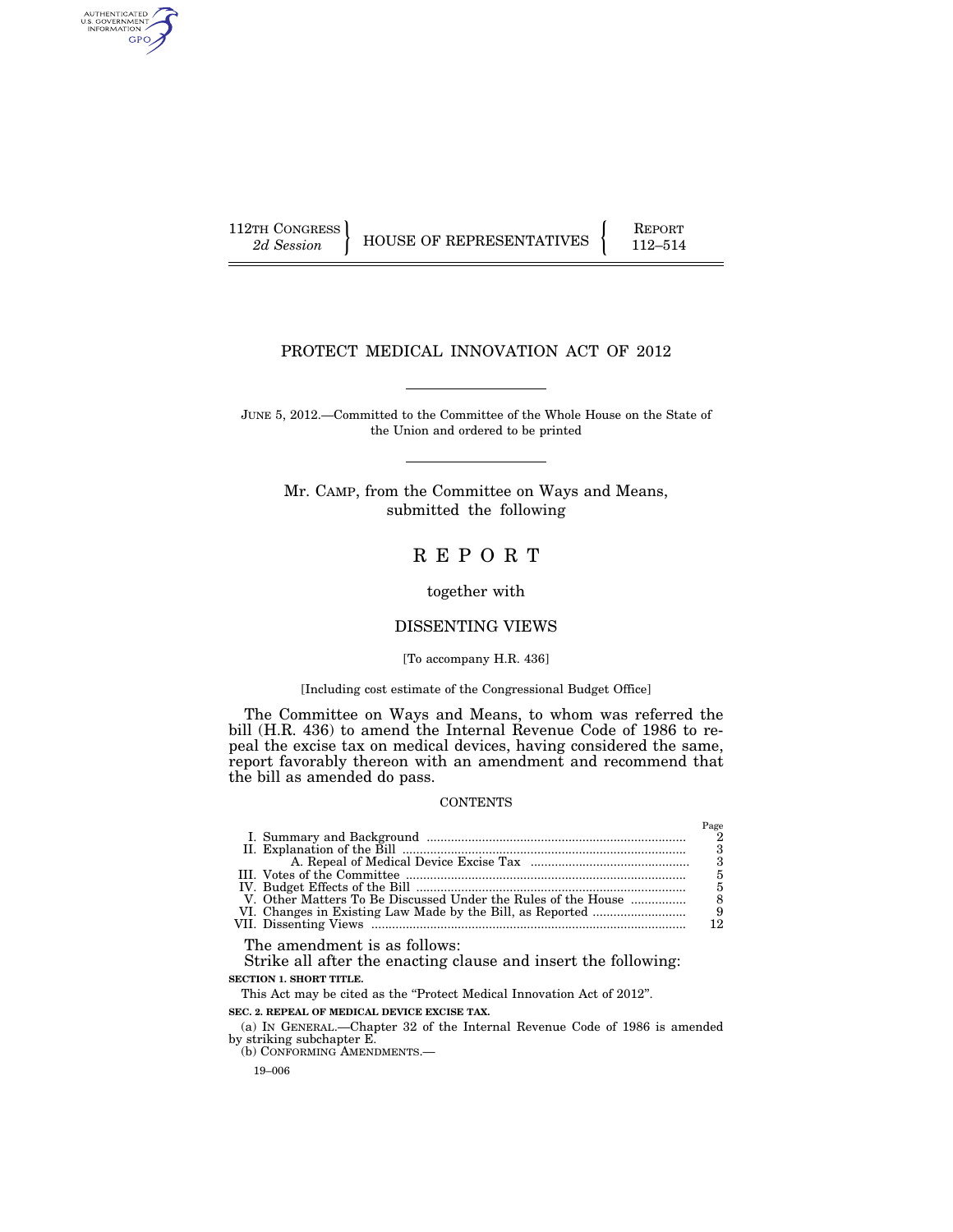(1) Subsection (a) of section 4221 of such Code is amended by striking the last sentence.

(2) Paragraph (2) of section 6416(b) of such Code is amended by striking the last sentence.

(c) CLERICAL AMENDMENT.—The table of subchapters for chapter 32 of such Code is amended by striking the item relating to subchapter E.

#### I. SUMMARY AND BACKGROUND

## A. PURPOSE AND SUMMARY

The bill, H.R. 436, as reported by the Committee on Ways and Means, repeals the medical device excise tax.

### B. BACKGROUND AND NEED FOR LEGISLATION

As a result of the Patient Protection and Affordable Care Act (Pub. L. No. 111–148), as modified by the Health Care and Education Reconciliation Act (Pub. L. No. 111–152), beginning in 2013, a 2.3 percent tax will be imposed on the manufacture and importation of medical devices.

The medical device industry employs more than 400,000 workers nationwide and invests nearly \$10 billion in research and development ("R&D") annually. The tax is expected to stifle innovation, increase health care costs, and cost thousands of high-paying jobs. One study concluded the tax could result in job losses in excess of 43,000 and employment compensation losses in excess of \$3.5 billion. The study also demonstrated that the tax would "roughly double the device industry's total tax bill and raise the average effective corporate income tax rate to one of the highest effective tax rates faced by any industry in the world.''

The new tax will increase costs for patients. In April 2010, the CMS Office of the Chief Actuary explained how various taxes and fees, including the medical device excise tax, would be passed onto patients in the form of higher prices. The Chief Actuary wrote: ''We anticipate that these fees *and the excise tax* [emphasis added] would generally be passed through to health consumers in the form of higher drug *and device prices* [emphasis added] and higher insurance premiums, with an associated increase in overall national health expenditures ranging from \$2.1 billion in 2011 to \$18.2 billion in 2018 and \$17.8 billion in 2019.''

The excise tax will increase the effective tax rate for many medical technology companies, thereby reducing financial resources that should be used for R&D, clinical trials and investments in manufacturing.

During a period of persistently high rates of unemployment, the Committee believes that allowing the medical device tax to go into effect, as scheduled, in 2013 would exacerbate job losses. Additionally, the Committee believes that slowing the rise in health costs is an urgent priority, and this new tax would instead increase such costs.

#### C. LEGISLATIVE HISTORY

#### *Background*

H.R. 436 was introduced on January 25, 2011, and was referred to the Committee on Ways and Means.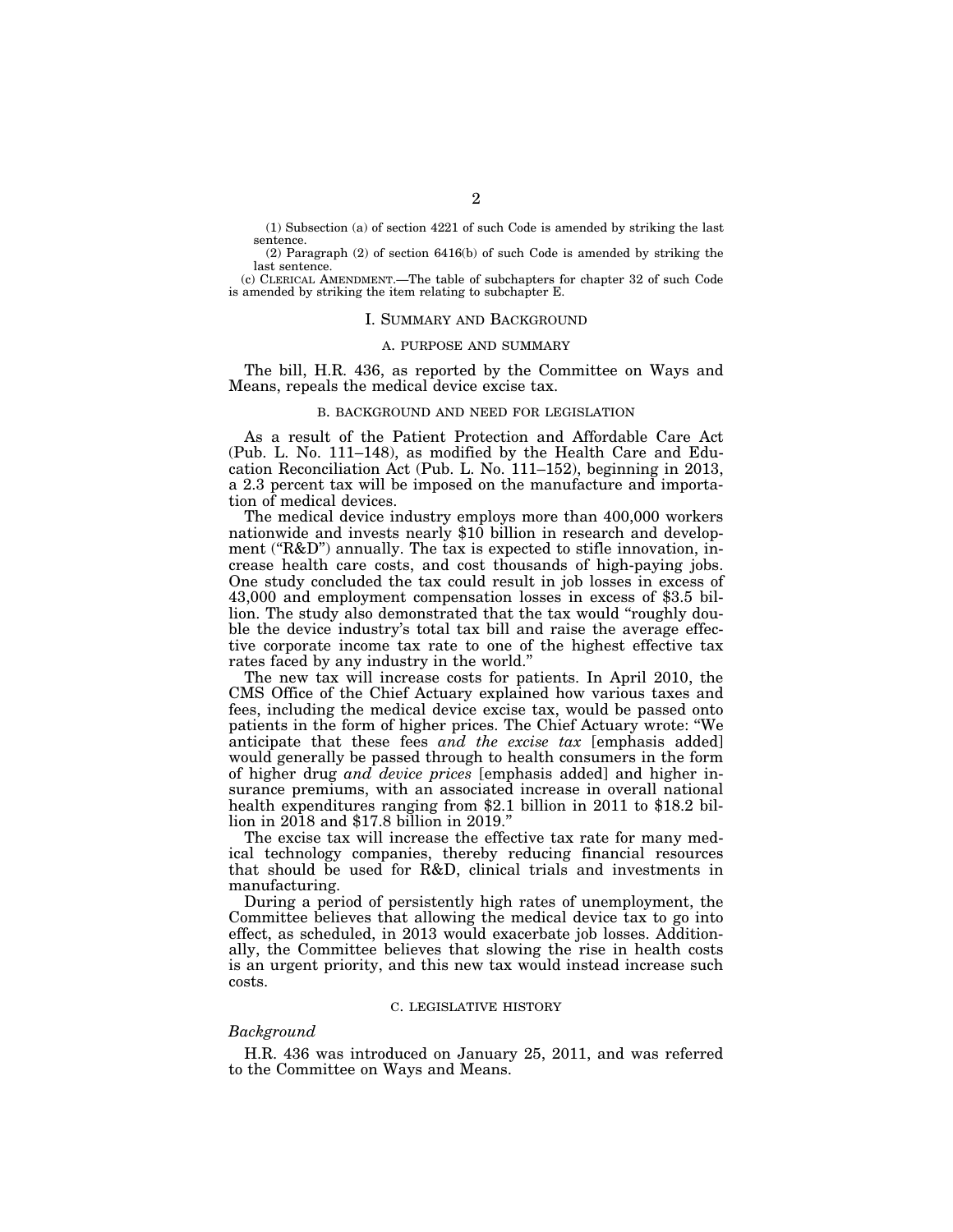#### *Committee action*

The Committee on Ways and Means marked up H.R. 436 on May 31, 2012, and ordered the bill, as amended, favorably reported (with a quorum being present).

#### *Committee hearings*

The economic and health policy issues surrounding the medical device tax were discussed at four Committee hearings during the 112th Congress:

• Full Committee Hearing on the Health Care Law's Impact on Jobs, Employers, and the Economy (January 26, 2011)

• Subcommittee on Health Hearing on Health Care Law's Impact on the Medicare Program and its Beneficiaries (February 10, 2011) • Full Committee Hearing on the President's Fiscal Year

2012 Budget Proposal with U.S. Department of Health and Human Services Secretary Kathleen Sebelius (February 16, 2011)

• Full Committee Hearing on the Need for Comprehensive Tax Reform to Help American Companies Compete in the Global Market and Create Jobs for American Workers (May 12, 2011)

#### II. EXPLANATION OF THE BILL

#### A. REPEAL OF MEDICAL DEVICE EXCISE TAX

#### *Present law*

Effective for sales after December 31, 2012, a tax equal to 2.3 percent of the sale price is imposed on the sale of any taxable medical device by the manufacturer, producer, or importer of such device.1 A taxable medical device is any device, as defined in section 201(h) of the Federal Food, Drug, and Cosmetic Act,2 intended for humans. Proposed regulations further define a medical device as one that is listed by the Food and Drug Administration (''FDA'') under section 510(j) of the Federal Food, Drug, and Cosmetic Act and 21 C.F.R. Part 807, pursuant to FDA requirements.3

The excise tax does not apply to eyeglasses, contact lenses, hearing aids, and any other medical device determined by the Secretary to be of a type that is generally purchased by the general public at retail for individual use (''retail exemption''). Proposed regulations provide guidance on the types of devices that are exempt under the retail exemption. A device is exempt under these provisions if: (1) it is regularly available for purchase and use by individual consumers who are not medical professionals; and (2) the de-

<sup>&</sup>lt;sup>1</sup> Sec. 4191.

<sup>2</sup> 21 U.S.C. sec. 321. Section 201(h) defines device as an instrument, apparatus, implement, machine, contrivance, implant, in vitro reagent, or other similar or related article, including any component, part, or accessory, which is (1) recognized in the official National Formulary, or the United States Pharmacopeia, or any supplement to them, (2) intended for use in the diagnosis<br>of disease or other conditions, or in the cure, mitigation, treatment, or prevention of disease,<br>in man or other animals, or (3) man or other animals, and which does not achieve its primary intended purposes through chem-ical action within or on the body of man or other animals and which is not dependent upon

being metabolized for the achievement of its primary intended purposes.<br><sup>3</sup> Prop. Treas. Reg. sec. 48.4191–2(a). The proposed regulations also include devices that<br>should have been listed as a device with the FDA as of the turer or importer that corrective action with respect to listing is required.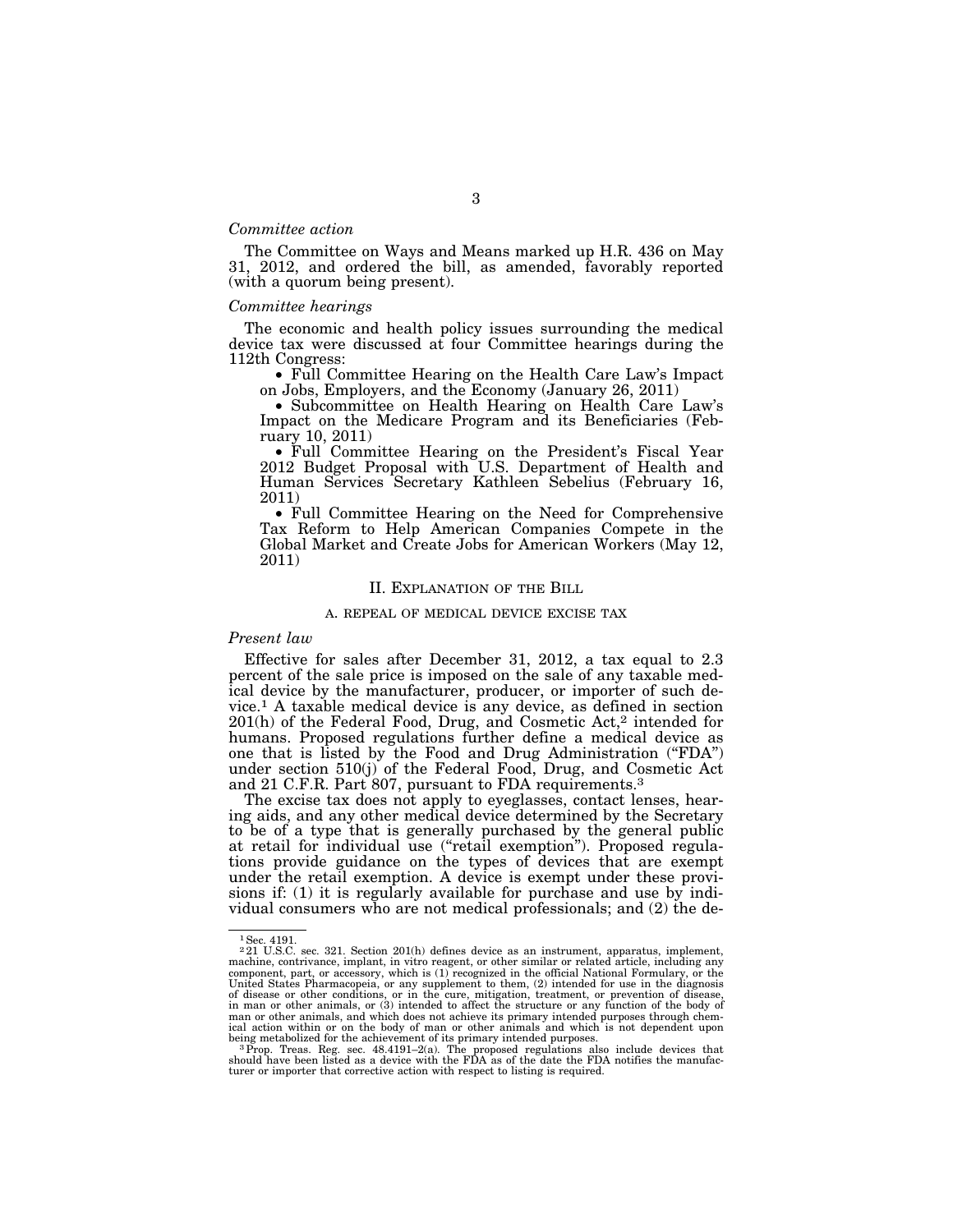sign of the device demonstrates that it is not primarily intended for use in a medical institution or office or by a medical professional.4 Additionally, the proposed regulations provide certain safe harbors for devices eligible for the retail exemption.5

4

The medical device excise tax is generally subject to the rules applicable to other manufacturers excise taxes. These rules include certain general manufacturers excise tax exemptions including the exemption for sales for use by the purchaser for further manufacture (or for resale to a second purchaser in further manufacture) or for export (or for resale to a second purchaser for export).6 If a medical device is sold free of tax for resale to a second purchaser for further manufacture or for export, the exemption does not apply unless, within the six-month period beginning on the date of sale by the manufacturer, the manufacturer receives proof that the medical device has been exported or resold for use in further manufacturing.7 In general, the exemption does not apply unless the manufacturer, the first purchaser, and the second purchaser are registered with the Secretary of the Treasury. Foreign purchasers of articles sold or resold for export are exempt from the registration requirement.

Proposed regulations provide guidance related to the sale of medical devices for use in kits. Under the proposed regulations, the kit itself is a taxable medical device if the kit is listed as a device with the FDA pursuant to FDA requirements.8 The process of producing or assembling a kit that is a taxable device constitutes further manufacture under the proposed regulations.

The lease of a medical device is generally considered to be a sale of such device.9 Special rules apply for the imposition of tax to each lease payment. The use of a medical device subject to tax by manufacturers, producers, or importers of such device, is treated as a sale for the purpose of imposition of excise taxes.<sup>10</sup>

There are also rules for determining the price of a medical device on which the excise tax is imposed.<sup>11</sup> These rules provide for  $(1)$ the inclusion of containers, packaging, and certain transportation charges in the price, (2) determining a constructive sales price if a medical device is sold for less than the fair market price, and (3) determining the tax due in the case of partial payments or installment sales.

#### *Reasons for change*

The U.S. medical device industry is a leader in medical technology innovation. The industry is an important contributor to the nation's economy, employing over 400,000 people and manufacturing devices both for the U.S. and foreign markets. The United States is a net exporter of medical devices. The Committee believes that the excise tax on medical devices, scheduled to take effect on

 $4$  Prop. Treas. Reg. sec.  $48.4191 - 2(b)(2)$ .

<sup>&</sup>lt;sup>5</sup>Prop. Treas. Reg. sec.  $48.4191-2(b)(2)(iii)$ . The safe harbor includes devices that are described as over-the-counter devices in relevant FDA classification headings as well as certain FDA de-

vice classifications listed in the proposed regulations.<br><sup>6</sup> Sec. 4221(a). Other general manufacturers excise tax exemptions (i.e., the exemption for<br>sales to vessels or aircraft, to a State or local government, to a nonpr tion, or to a qualified blood collector organization) do not apply to the medical device excise tax. 7Sec. 4221(b).

<sup>8</sup>Prop. Treas. Reg. sec. 48.4221–2(b)(3).

<sup>9</sup>Sec. 4217(a). Sec. 4217(a<br><sup>10</sup> Sec. 4218.<br><sup>11</sup> Sec. 4216.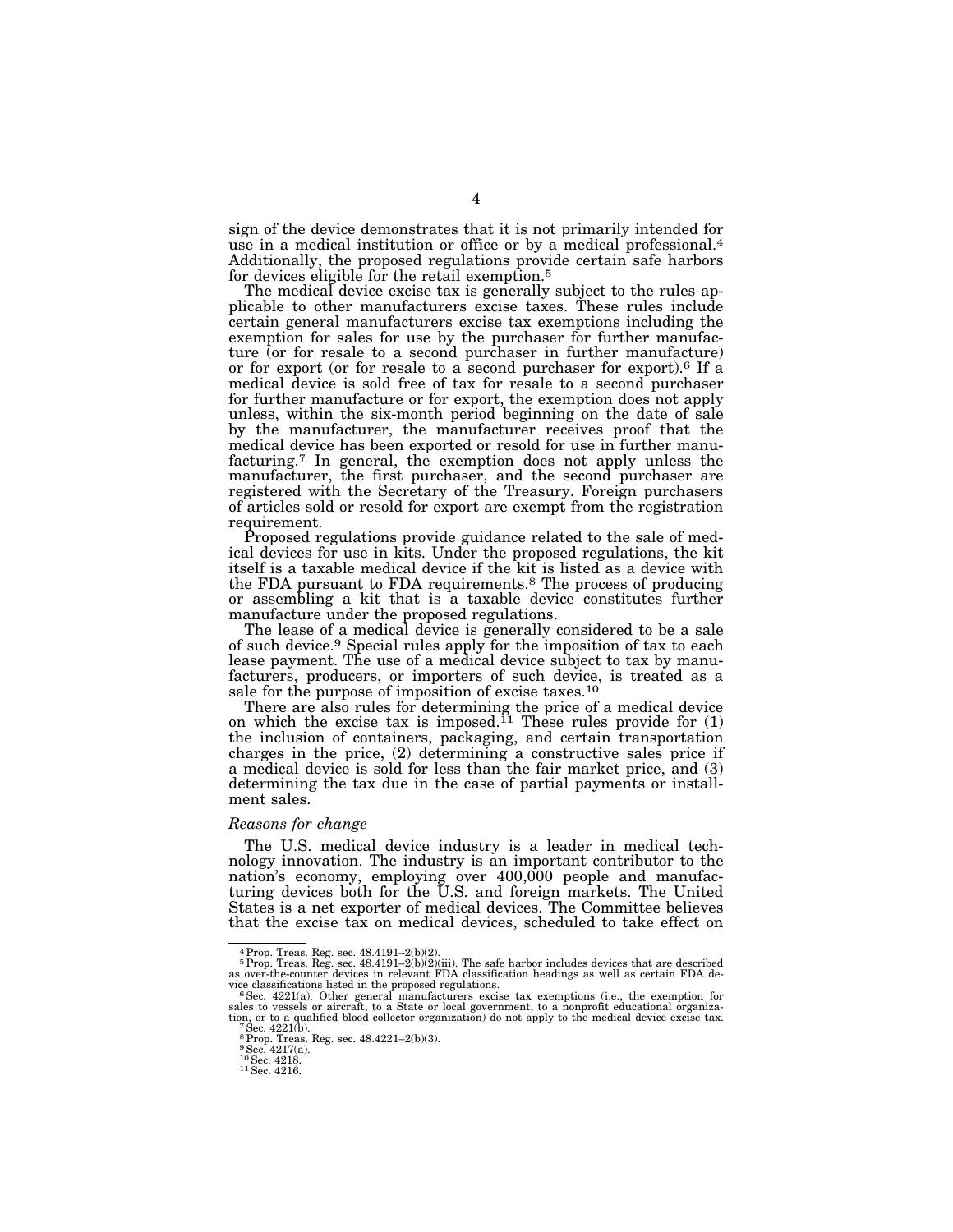January 1, 2013, will adversely impact the industry. The Committee believes that the tax will increase the cost of healthcare, slow medical innovation, and lead to loss of jobs in the industry.

## *Explanation of provision*

The provision repeals the medical device excise tax.

#### *Effective date*

The provision is effective on the date of enactment.

## III. VOTES OF THE COMMITTEE

In compliance with clause 3(b) of rule XIII of the Rules of the House of Representatives, the following statement is made concerning the votes of the Committee on Ways and Means during the markup consideration of H.R. 436.

#### MOTION TO REPORT RECOMMENDATIONS

The bill, H.R. 436 was ordered favorably reported as amended by a roll call vote of 23 yeas and 11 nays (with a quorum being present). The vote was as follows:

| Representative | Yea | Nay | Present | Representative | Yea | Nav | Present |
|----------------|-----|-----|---------|----------------|-----|-----|---------|
| Mr. Camp       | X   |     |         | Mr. Levin      |     | χ   |         |
| Mr. Herger     | χ   |     | .       | Mr. Rangel     |     |     | .       |
| Mr. Johnson    |     |     |         | Mr. Stark      |     | χ   | .       |
| Mr. Brady      | χ   | .   |         | Mr. McDermott  |     | χ   |         |
| Mr. Ryan       | χ   |     | .       | Mr. Lewis      |     | χ   |         |
| Mr. Nunes      | χ   |     | .       | Mr. Neal       |     | χ   | .       |
| Mr. Tiberi     | χ   |     | .       | Mr. Becerra    |     | χ   | .       |
| Mr. Davis      | X   |     |         | Mr. Doggett    |     | χ   | .       |
| Mr. Reichert   | χ   |     |         | Mr. Thompson   |     | χ   | .       |
| Mr. Boustany   | χ   | .   |         | Mr. Larson     |     | χ   | .       |
| Mr. Roskam     | χ   | .   | .       | Mr. Blumenauer |     | χ   | .       |
| Mr. Gerlach    | χ   |     |         | Mr. Kind       | χ   |     |         |
| Mr. Price      | χ   | .   | .       | Mr. Pascrell   |     |     | .       |
| Mr. Buchanan   | χ   |     |         | Ms. Berkley    | χ   |     |         |
| Mr. Smith      | χ   | .   |         | Mr. Crowley    | .   | χ   |         |
| Mr. Schock     | χ   |     | .       |                |     |     |         |
| Ms. Jenkins    | χ   | .   |         |                |     |     |         |
| Mr. Paulsen    | χ   |     |         |                |     |     |         |
| Mr. Marchant   | χ   |     |         |                |     |     |         |
| Mr. Berg       | χ   |     |         |                |     |     |         |
| Ms. Black      | χ   |     |         |                |     |     |         |
| Mr. Reed       | χ   | .   | .       |                |     |     |         |

## IV. BUDGET EFFECTS OF THE BILL

#### A. COMMITTEE ESTIMATE OF BUDGETARY EFFECTS

In compliance with clause 3(d) of rule XIII of the Rules of the House of Representatives, the following statement is made concerning the effects on the budget of the revenue provisions of the bill, H.R. 436, as reported.

The bill is estimated to have the following effects on Federal budget receipts for fiscal years 2013–2022: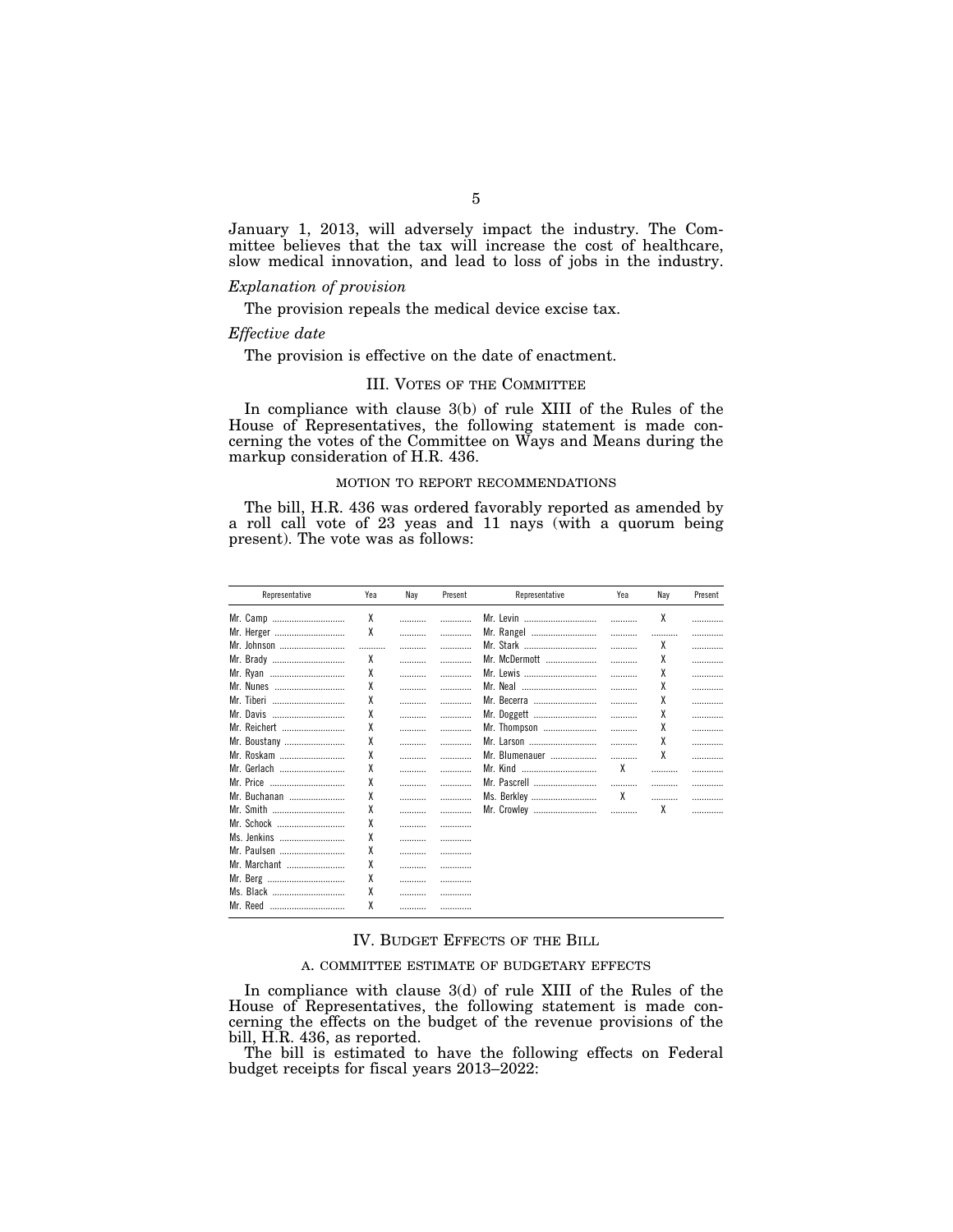|            | č |
|------------|---|
| VEARS      |   |
|            | S |
| <b>NOI</b> | ਙ |
|            |   |

|                                                         |      |      | [Millions of dollars]<br>FISCAL YEARS |      |      |      |                                                                                           |      |      |      |             |             |
|---------------------------------------------------------|------|------|---------------------------------------|------|------|------|-------------------------------------------------------------------------------------------|------|------|------|-------------|-------------|
| ltem                                                    | 2013 | 2014 | 2015                                  | 2016 | 2017 | 2018 | 2019                                                                                      | 2020 | 2021 | 2022 | $2013 - 17$ | $2013 - 22$ |
|                                                         |      |      | $-1,742 -2,562 -2,668 -2,771$         |      |      |      | $1730(21 - 289.67 - 827.67) - 0.002(20 - 210.67) - 0.000(20 - 21.67) - 0.000(20 - 21.67)$ |      |      |      |             | $-29,076$   |
| to rounding.<br>NOTE: Details may not add to totals due |      |      |                                       |      |      |      |                                                                                           |      |      |      |             |             |
|                                                         |      |      |                                       |      |      |      |                                                                                           |      |      |      |             |             |
|                                                         |      |      |                                       |      |      |      |                                                                                           |      |      |      |             |             |
|                                                         |      |      |                                       |      |      |      |                                                                                           |      |      |      |             |             |

6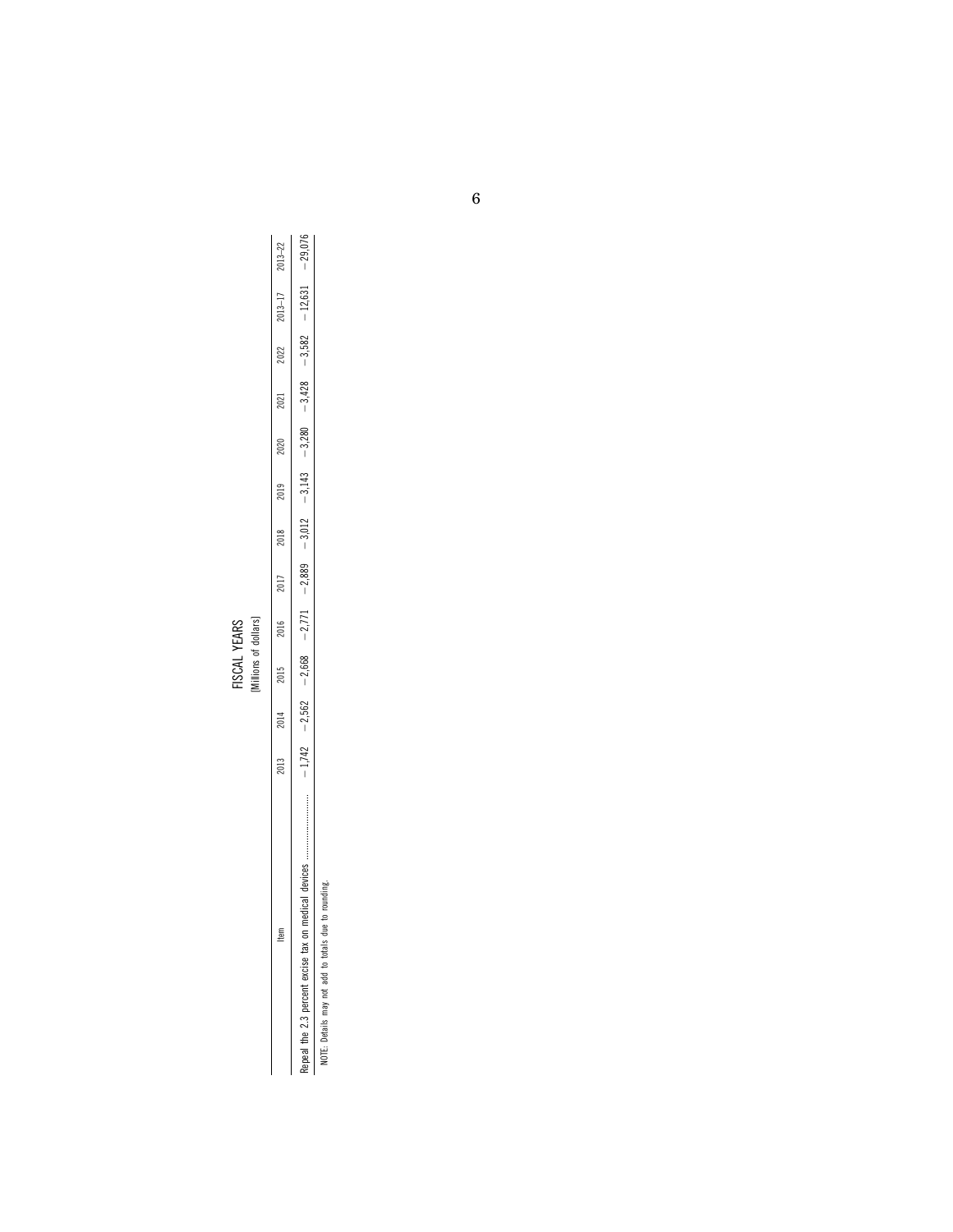### B. STATEMENT REGARDING NEW BUDGET AUTHORITY AND TAX EXPENDITURES BUDGET AUTHORITY

In compliance with clause  $3(c)(2)$  of rule XIII of the Rules of the House of Representatives, the Committee states that the bill involves no new or increased budget authority. The Committee states further that the bill involves no new or increased tax expenditures.

#### C. COST ESTIMATE PREPARED BY THE CONGRESSIONAL BUDGET OFFICE

In compliance with clause  $3(c)(3)$  of rule XIII of the Rules of the House of Representatives, requiring a cost estimate prepared by the CBO, the following statement by CBO is provided.

### U.S. CONGRESS, CONGRESSIONAL BUDGET OFFICE, *Washington, DC, June 4, 2012.*

Hon. DAVE CAMP,

*Chairman, Committee on Ways and Means, House of Representatives, Washington, DC.* 

DEAR MR. CHAIRMAN: The Congressional Budget Office has prepared the enclosed cost estimate for H.R. 436, the Protect Medical

Innovation Act of 2012. If you wish further details on this estimate, we will be pleased to provide them. The staff contact is Kurt Seibert.

Sincerely,

DOUGLAS W. ELMENDORF, *Director.* 

Enclosure.

#### *H.R. 436—Protect Medical Innovation Act of 2012*

H.R. 436 would amend the Internal Revenue Code to repeal the medical device excise tax that is scheduled to go into effect on January 1, 2013. Under current law, a tax of 2.3 percent will be imposed on the sale of medical devices by the manufacturer or importer. Medical devices that are regularly available at retail for individual use and not primarily intended for use by a medical professional are exempt from the tax. The staff of the Joint Committee on Taxation (JCT) estimates that enacting H.R. 436 would reduce revenues by \$29.1 billion over the 2012–2022 period. The entire revenue reduction would result from a reduction in on-budget revenues and thus pay-as-you-go procedures apply.

The Statutory Pay-As-You-Go Act of 2010 establishes budget-reporting and enforcement procedures for legislation affecting direct spending or revenues. Enacting H.R. 436 would result in revenue losses in each year from 2013 to 2022. The net increase in the deficit is shown in the following table.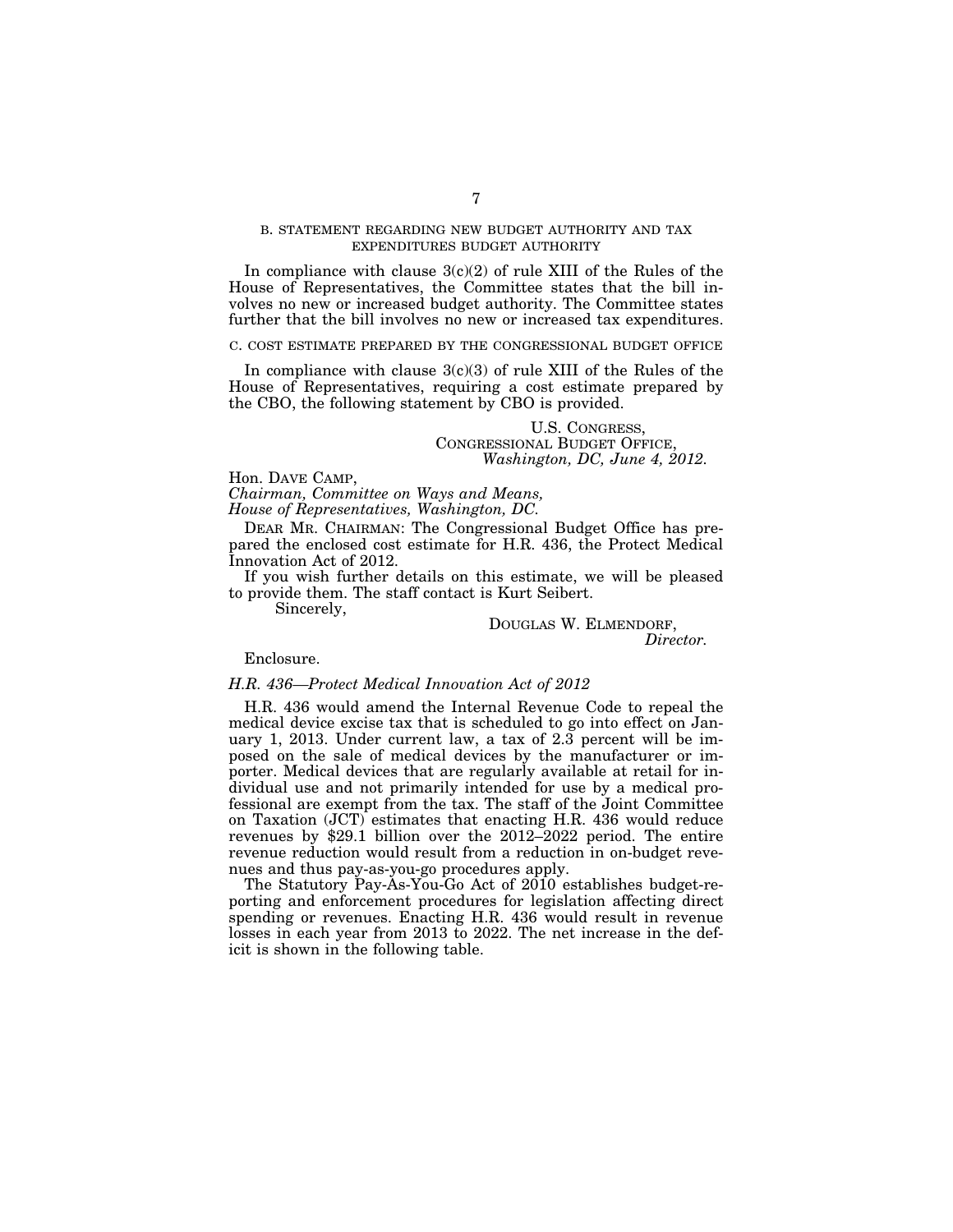CBO ESTIMATE OF PAY-AS-YOU-GO EFFECTS OF H.R. 436, AS ORDERED REPORTED BY THE HOUSE COMMITTEE ON WAYS AND MEANS ON MAY 31, 2012

|                                    |      |      |      |      |      | By fiscal year, in millions of dollars- |      |      |      |      |      |                                                                             |                 |
|------------------------------------|------|------|------|------|------|-----------------------------------------|------|------|------|------|------|-----------------------------------------------------------------------------|-----------------|
|                                    | 2012 | 2013 | 2014 | 2015 | 2016 | 2017                                    | 2018 | 2019 | 2020 | 2021 | 2022 | $2012-$<br>2017                                                             | $2012-$<br>2022 |
|                                    |      |      |      |      |      | NET INCREASE IN THE DEFICIT             |      |      |      |      |      |                                                                             |                 |
| Statutory Pay-As-<br>You-Go Impact |      |      |      |      |      |                                         |      |      |      |      |      | 0 1,742 2,562 2,668 2,771 2,889 3,012 3,143 3,280 3,428 3,582 12,631 29,076 |                 |

Source: Staff of the Joint Committee on Taxation. Note: Components may not sum to totals because of rounding.

H.R. 436 contains no intergovernmental or private-sector mandates as defined in the Unfunded Mandates Reform Act.

The CBO staff contact for this estimate is Kurt Seibert. The estimate was approved by Frank Sammartino, Assistant Director for Tax Analysis.

#### D. MACROECONOMIC IMPACT ANALYSIS

In compliance with clause  $3(h)(2)$  of rule XIII of the Rules of the House of Representatives, the following statement is made by the Joint Committee on Taxation with respect to the provisions of the bill amending the Internal Revenue Code of 1986: the effects of the bill on economic activity are so small as to be incalculable within the context of a model of the aggregate economy.

## V. OTHER MATTERS TO BE DISCUSSED UNDER THE RULES OF THE **HOUSE**

## A. COMMITTEE OVERSIGHT FINDINGS AND RECOMMENDATIONS

With respect to clause  $3(c)(1)$  of rule XIII of the Rules of the House of Representatives (relating to oversight findings), the Committee advises that it was as a result of the Committee's review of the potential impact of the medical device tax and the provisions of H.R. 436 that the Committee concluded that it is appropriate to report the bill favorably to the House of Representatives with the recommendation that the bill do pass.

#### B. STATEMENT OF GENERAL PERFORMANCE GOALS AND OBJECTIVES

With respect to clause  $3(c)(4)$  of rule XIII of the Rules of the House of Representatives, the Committee advises that the bill contains no measure that authorizes funding, so no statement of general performance goals and objectives for any measure that authorizes funding is required.

#### C. INFORMATION RELATING TO UNFUNDED MANDATES

This information is provided in accordance with section 423 of the Unfunded Mandates Reform Act of 1995 (Pub. L. No. 104–4).

The Committee has determined that the reported bill does not contain any Federal private sector mandates within the meaning of Public Law No. 104–4, the Unfunded Mandates Reform Act of 1995. The Committee has determined that the revenue provisions of the bill do not impose a Federal intergovernmental mandate on State, local, or tribal governments.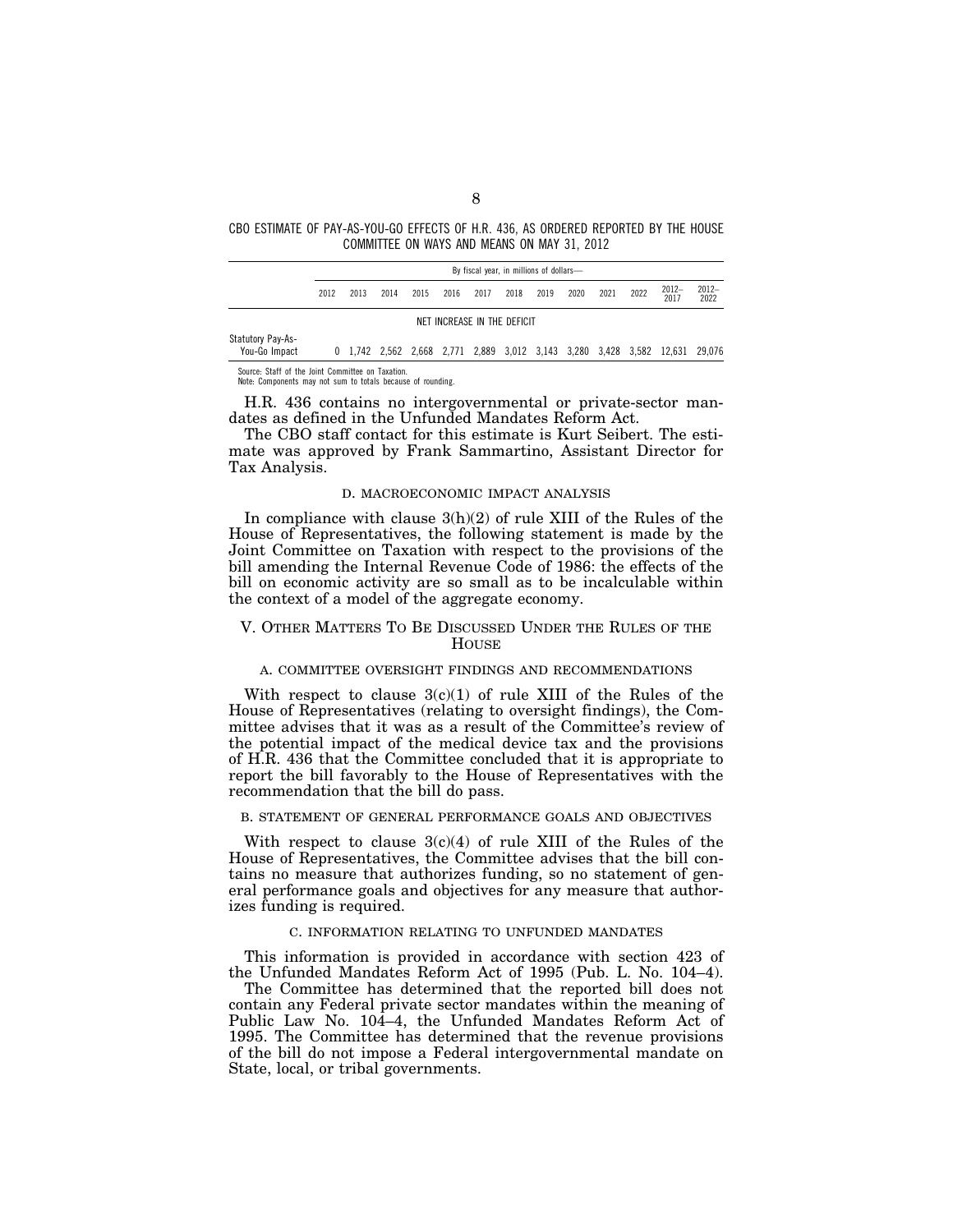#### D. APPLICABILITY OF HOUSE RULE XXI 5(b)

Clause 5(b) of rule XXI of the Rules of the House of Representatives provides, in part, that ''A bill or joint resolution, amendment, or conference report carrying a Federal income tax rate increase may not be considered as passed or agreed to unless so determined by a vote of not less than three-fifths of the Members voting, a quorum being present.'' The Committee has carefully reviewed the provisions of the bill, and states that the provisions of the bill do not involve any Federal income tax rate increases within the meaning of the rule.

### E. TAX COMPLEXITY ANALYSIS

Section 4022(b) of the Internal Revenue Service Reform and Restructuring Act of 1998 (the ''IRS Reform Act'') requires the Joint Committee on Taxation (in consultation with the Internal Revenue Service and the Department of the Treasury) to provide a tax complexity analysis. The complexity analysis is required for all legislation reported by the Senate Committee on Finance, the House Committee on Ways and Means, or any committee of conference if the legislation includes a provision that directly or indirectly amends the Internal Revenue Code and has widespread applicability to individuals or small businesses.

Pursuant to clause 3(h)(1) of rule XIII of the Rules of the House of Representatives, the staff of the Joint Committee on Taxation has determined that a complexity analysis is not required under section 4022(b) of the IRS Reform Act because the bill contains no provisions that amend the Code and that have ''widespread applicability'' to individuals or small businesses within the meaning of the rule.

## F. CONGRESSIONAL EARMARKS, LIMITED TAX BENEFITS, AND LIMITED TARIFF BENEFITS

With respect to clause 9 of rule XXI of the Rules of the House of Representatives, the Committee has carefully reviewed the provisions of the bill and states that the provisions of the bill as reported contain no congressional earmarks, limited tax benefits, or limited tariff benefits within the meaning of that rule.

## VI. CHANGES IN EXISTING LAW MADE BY THE BILL, AS REPORTED

In compliance with clause 3(e) of rule XIII of the Rules of the House of Representatives, changes in existing law made by the bill, as reported, are shown as follows (existing law proposed to be omitted is enclosed in black brackets, new matter is printed in italic, existing law in which no change is proposed is shown in roman):

### **INTERNAL REVENUE CODE OF 1986**

## \* \* \* \* \* \* \*

# **SUBTITLE D—MISCELLANEOUS EXCISE TAXES**

\* \* \* \* \* \* \*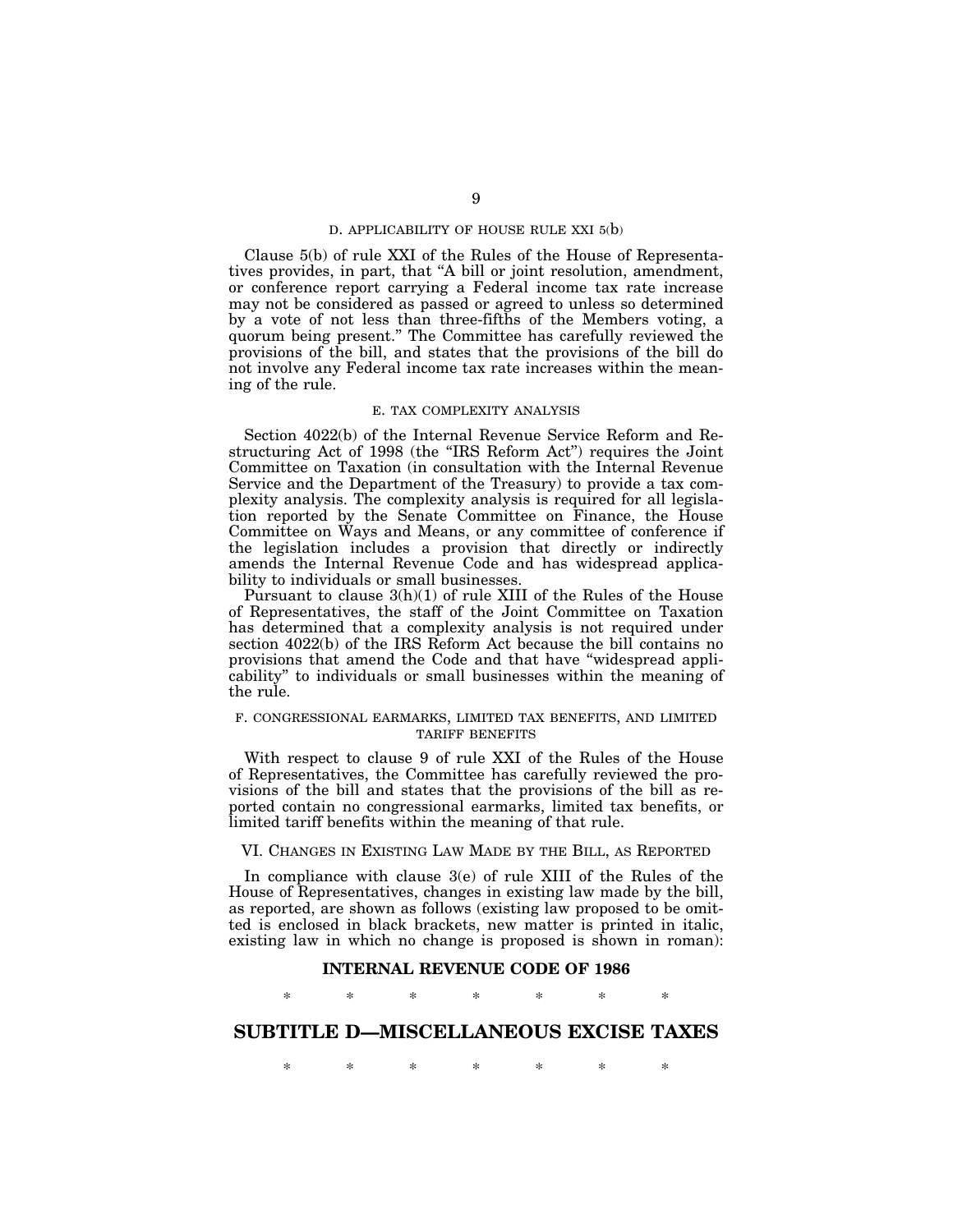#### **CHAPTER 32—MANUFACTURERS EXCISE TAXES**

#### SUBCHAPTER A—AUTOMOTIVE AND RELATED ITEMS

| ∗ | *      | * | ж.                                    | *      | ∗ | 米 |
|---|--------|---|---------------------------------------|--------|---|---|
|   |        |   | <b>[SUBCHAPTER E-MEDICAL DEVICES]</b> |        |   |   |
| × | $\ast$ | × | *                                     | $\ast$ |   |   |

#### **SUBCHAPTER E—MEDICAL DEVICES**

Sec. 4191. Medical devices.

#### **[SEC. 4191. MEDICAL DEVICES.**

 $(a)$  In GENERAL.—There is hereby imposed on the sale of any taxable medical device by the manufacturer, producer, or importer a tax equal to 2.3 percent of the price for which so sold.

ø(b) TAXABLE MEDICAL DEVICE.—For purposes of this section—

 $(1)$  IN GENERAL.—The term "taxable medical device" means any device (as defined in section 201(h) of the Federal Food, Drug, and Cosmetic Act) intended for humans.

 $(Q)$  EXEMPTIONS.—Such term shall not include—

 $(A)$  eyeglasses,

 $[(B)$  contact lenses,

 $\Gamma$ (C) hearing aids, and

 $I(D)$  any other medical device determined by the Secretary to be of a type which is generally purchased by the general public at retail for individual use.

\* \* \* \* \* \* \*

#### SUBCHAPTER G—EXEMPTIONS, REGISTRATION, ETC

### \* \* \* \* \* \* \*

#### **SEC. 4221. CERTAIN TAX-FREE SALES.**

(a) GENERAL RULE.—Under regulations prescribed by the Secretary, no tax shall be imposed under this chapter (other than under section 4121 or 4081) on the sale by the manufacturer (or under subchapter A or C of chapter 31 on the first retail sale) of an article—

 $(1) * * * *$ 

\* \* \* \* \* \* \*

but only if such exportation or use is to occur before any other use. Paragraphs  $(4)$ ,  $(5)$ , and  $(6)$  shall not apply to the tax imposed by section 4064. In the case of taxes imposed by section 4051, or 4071, paragraphs (4) and (5) shall not apply on and after July 1, 2012. In the case of the tax imposed by section 4131, paragraphs (3), (4), and (5) shall not apply and paragraph (2) shall apply only if the use of the exported vaccine meets such requirements as the Secretary may by regulations prescribe. In the case of taxes imposed by subchapter A of chapter  $31$ , paragraphs  $(1)$ ,  $(3)$ ,  $(4)$ , and  $(5)$  shall not apply. In the case of taxes imposed by subchapter C or D, paragraph (6) shall not apply. IIn the case of the tax imposed by section  $\overline{4191}$ , paragraphs  $(3)$ ,  $(4)$ ,  $(5)$ , and  $(6)$  shall not apply.

\* \* \* \* \* \* \*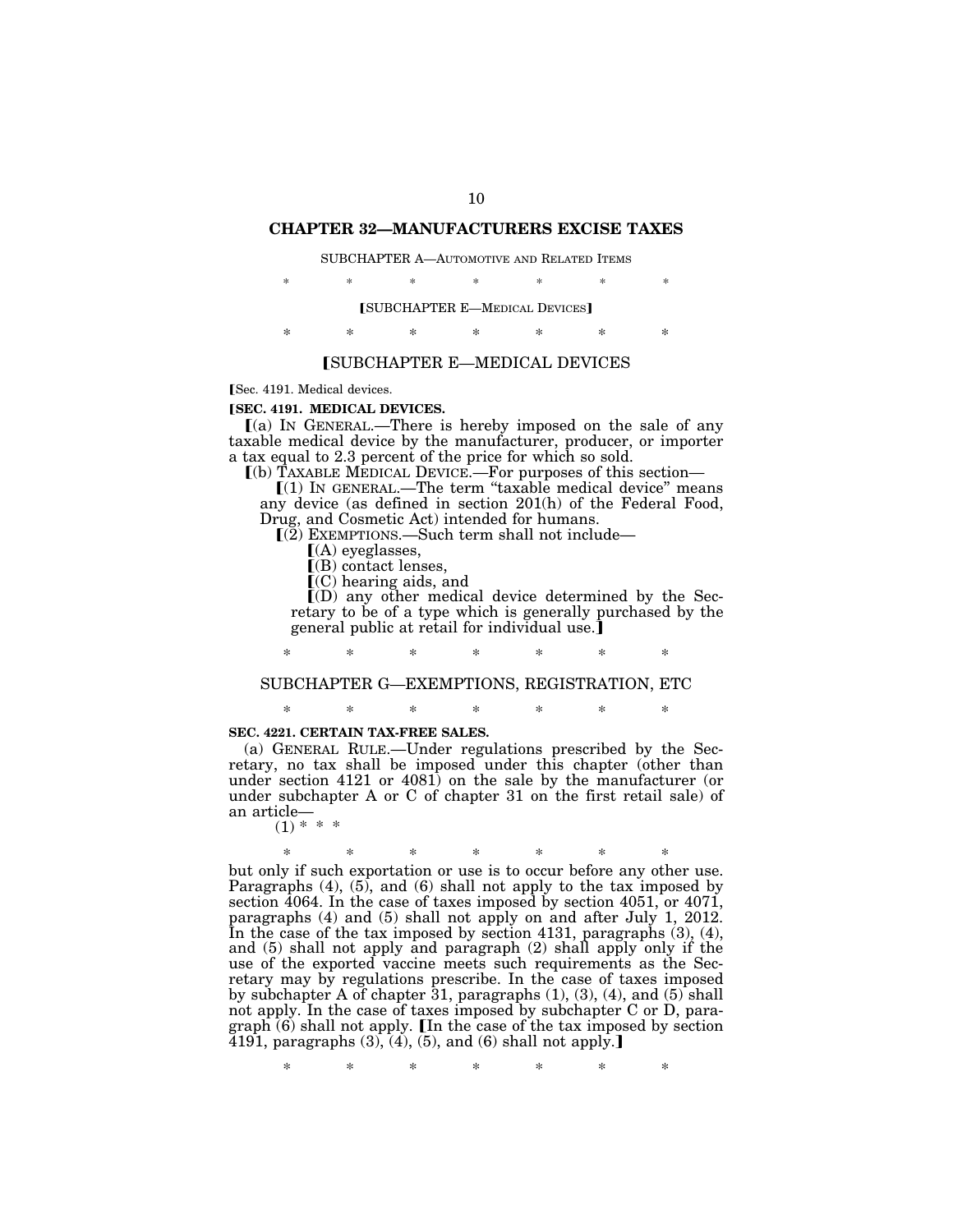# **SUBTITLE F—PROCEDURE AND ADMINISTRATION**

# \* \* \* \* \* \* \* **CHAPTER 65—ABATEMENTS, CREDITS, AND REFUNDS**

### \* \* \* \* \* \* \*

# SUBCHAPTER B—RULES OF SPECIAL APPLICATION \* \* \* \* \* \* \*

## **SEC. 6416. CERTAIN TAXES ON SALES AND SERVICES.**

 $(a) * * *$ 

(b) SPECIAL CASES IN WHICH TAX PAYMENTS CONSIDERED OVER-PAYMENTS.—Under regulations prescribed by the Secretary, credit or refund (without interest) shall be allowed or made in respect of the overpayments determined under the following paragraphs:

 $(1) * * * *$ 

(2) SPECIFIED USES AND RESALES.—The tax paid under chapter 32 (or under subsection (a) or (d) of section 4041 in respect of sales or under section 4051) in respect of any article shall be deemed to be an overpayment if such article was, by any person—

 $(A) * * * *$ 

\* \* \* \* \* \* \*

Subparagraphs  $(C)$ ,  $(D)$ , and  $(E)$  shall not apply in the case of any tax paid under section 4064. In the case of the tax imposed by section 4131, subparagraphs  $(B)$ ,  $(C)$ ,  $(D)$ , and  $(E)$  shall not apply and subparagraph  $(A)$  shall apply only if the use of the exported vaccine meets such requirements as the Secretary may by regulations prescribe. This paragraph shall not apply in the case of any tax imposed under section  $4041(a)(1)$  or  $\overline{4081}$ on diesel fuel or kerosene and any tax paid under section 4121. Subparagraphs (C) and (D) shall not apply in the case of any tax imposed on gasoline under section 4081 if the requirements of subsection  $(a)(4)$  are not met. [In the case of taxes imposed by subchapter C or D of chapter 32, subparagraph (E) shall not apply.

\* \* \* \* \* \* \*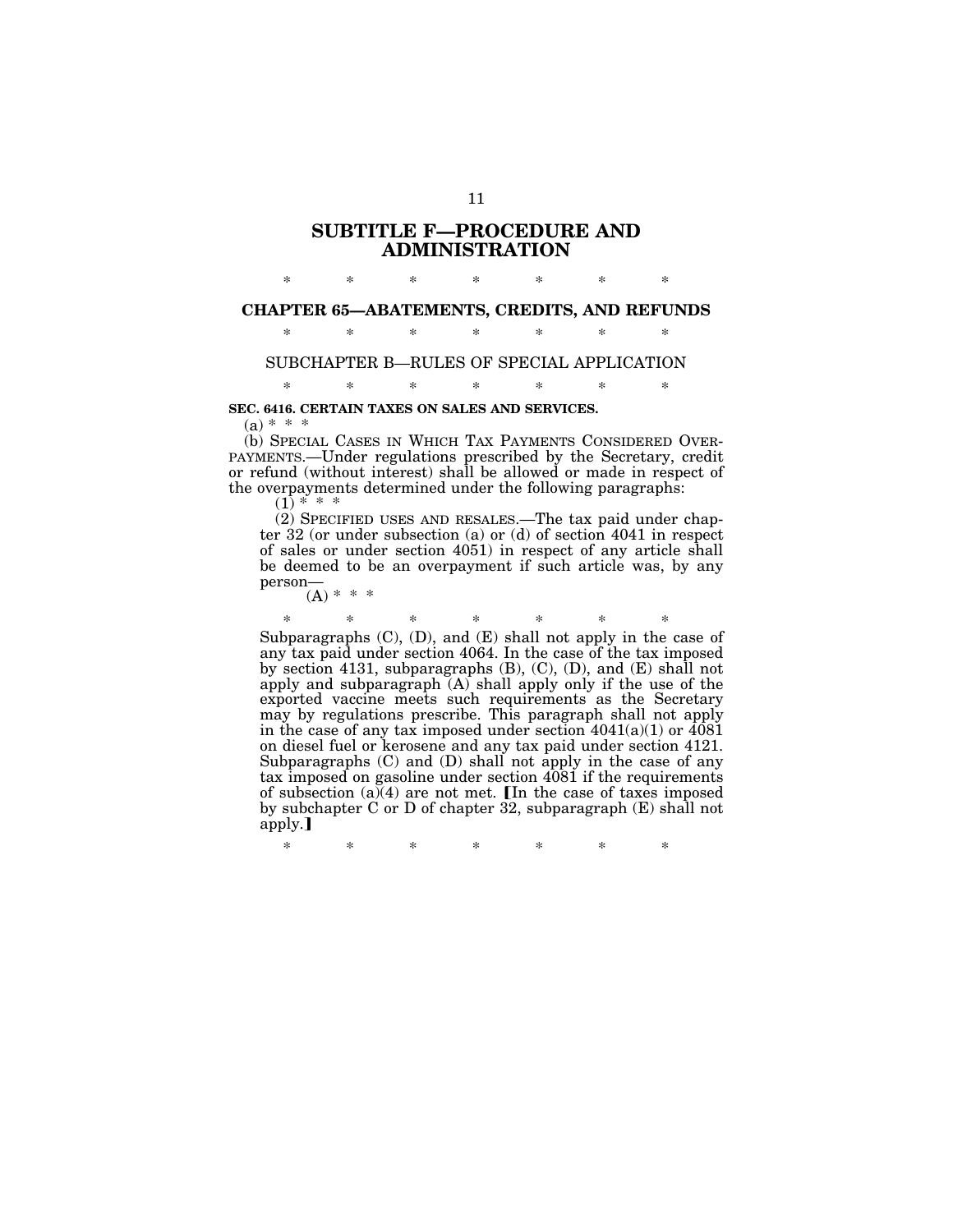## VII. DISSENTING VIEWS

We voted against H.R. 436 for many reasons. First, the bill results in a revenue loss of \$29 billion without any indication of how—or whether—it will be paid for. Claiming the need for fiscal austerity, the Majority is insisting on other spending and program cuts that will have devastating impacts on low- and middle-income people in our communities.

In April, the Majority voted to end the Social Services Block Grant (SSBG) program; doing so would reduce protective services for abused children, assistance for people with disabilities, and home-based services for senior citizens—including Meals on Wheels. They also voted to increase taxes on low- and middle-income families that receive health insurance assistance under the Affordable Care Act (ACA). Cutting funding for programs that serve the poor while protecting tax preferences for industry is not consistent with our values.

This Committee has far more pressing issues than eliminating the contribution by the medical device industry to help finance affordable, quality health care for all Americans. There are much higher priorities that need to be addressed, including passing legislation that creates jobs and the pending 27 percent cut to Medicare physician payments. If the Majority wants to increase spending or reduce revenue without paying for it, they should at least select a pressing issue that must be addressed before the end of the year such as helping Medicare patients and military families maintain access to their physicians.

This bill is the latest in a continued series of attacks by the Majority on the ACA. The medical device and other health sectors stood with the President in the late spring of 2009 and pledged to do their part to lower health spending by \$2 trillion, stating ''we, as stakeholder representatives, are committed to doing our part to make reform a reality. . . .'' The medical device excise tax that is the subject of H.R. 436 represents the medical device sector's contribution to health care reform in light of the expanded market for their products that results from having more than 30 million newly insured patients. Virtually all sectors of the health and medical industry—including hospitals, pharmaceutical companies, insurance companies and others—made significant contributions to help finance health care reform. These contributions were appropriate because the coverage expansions of health care reform will result in tens of millions of additional health care customers for the health industry. H.R. 436 undermines the financing of the ACA—by eliminating the contribution of a key health industry sector.

We are particularly concerned that the Majority continues its attack on the ACA without putting forward any comprehensive legislation to address the health insurance needs of the American people. In January of 2009, the Majority voted to fully repeal the ACA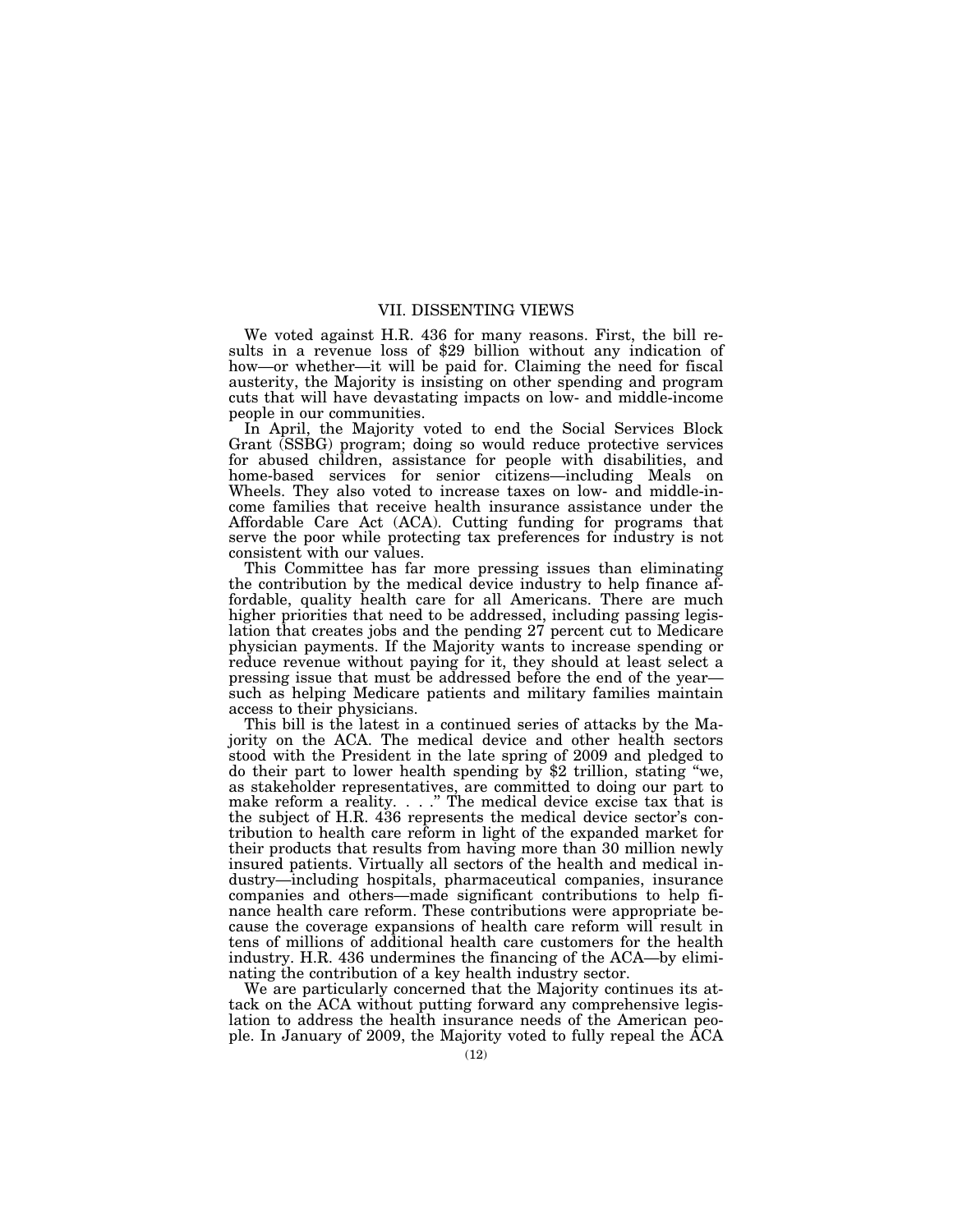and separately for a resolution that contained ''principles'' that should guide legislation to ''replace'' the ACA. Yet we haven't seen them bring forth *any* legislation to replace the ACA with proposals that guarantee access to quality, affordable health insurance. With H.R. 436, the Majority continues its repeal agenda and again offers nothing for replacement.

We are also very concerned about a number of distortions surrounding the debate on the medical device excise tax, a number of which were dispelled during the markup of H.R. 436:

• Contrary to industry assertions, the device tax will not cause a contraction of the medical device industry or major job losses. Tom Barthold, Chief of Staff for the Joint Committee on Taxation (JCT), testified during the markup of H.R. 436 that the medical device industry will continue to grow even after the medical device excise tax is in effect. While one reason for projected growth is the aging of America's population (a demographic shift that favors the device industry as older patients tend to constitute a larger portion of the sector's total sales), Mr. Barthold also testified that a key reason for the industry's continued growth is the ACA's coverage expansion. JCT's revenue estimates regarding the excise tax highlight this second factor—revenue from the tax grows by more than \$800 million in the first year that the coverage expansions of the ACA take effect when compared to the prior year's revenues from the tax. It should be noted that JCT is an impartial and nonpartisan expert on tax law and the economic implications of tax law. While studies paid for by the medical device industry predictably suggest the excise tax will result in a dramatic contraction of the industry, independent experts have criticized such studies for disregarding economic research on demand sensitivity to price fluctuations for medical products and services and for reaching conclusions that are not based on empirical evidence. For example, an independent analysis by Bloomberg Government found that industry-commissioned studies on job loss both fail to take into account the tens of millions of newly insured customers and make other unsubstantiated assumptions about consumer and industry behavioral responses to the tax.

• The device tax does not incentivize companies to ship jobs overseas. The tax applies to all products *used* in the United States. Thus, the tax applies to goods made abroad and imported into America. Further, the tax does not apply to products made in the United States and shipped abroad. Domestic and foreign manufacturers are on a level playing field. During the markup, Members knowledgeable about the negotiations during development of the ACA stated that one of the industry's primary concerns was that the tax needed to be applied fairly to both foreign and domestic manufactures. The medical device tax satisfied this concern.

• Industry burden. All companies are subject to the same tax and thus all are on a level playing field—large or small, foreign or domestic. Over the next ten years, the tax is predicted to raise less than \$3.6 billion per year. According to the Congressional Research Service, the ten largest companies that manufacture devices had total, company-wide profits on all of their lines of business of \$42 billion and \$48 billion for 2010 and 2011, respectively, with gross device sales of \$133 billion in 2010. Industry analysts predict that